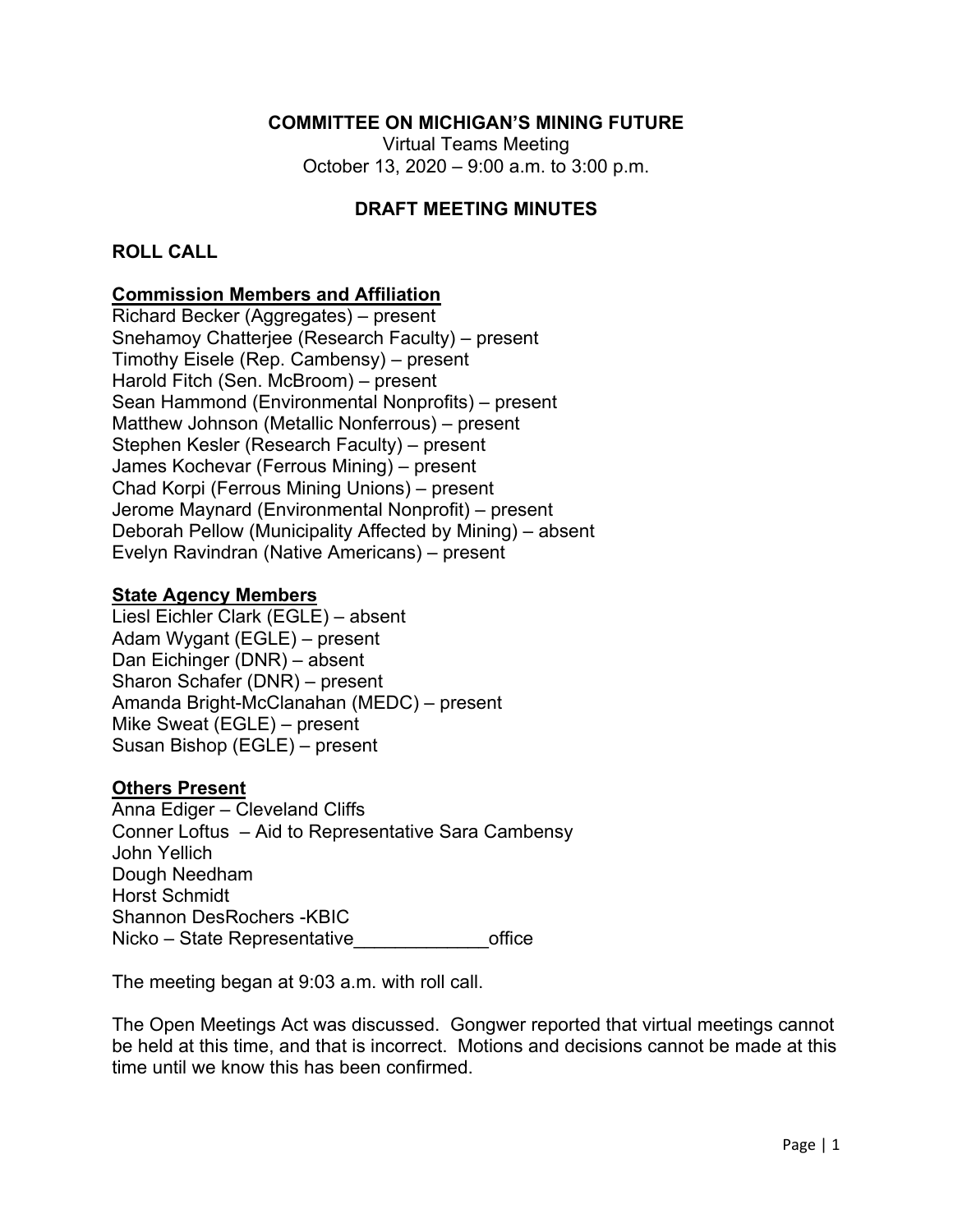Since each subcommittee met, they will each report and comment.

# **RESEARCH AND MINERAL MAPPING – TIM EISELE**

Research and Mineral Mapping Committee [Voting Members: Tim Eisele (Chair), Steve Keslar, Snehamoy Chatterjee; Ad Hoc Members: Adam Wygant, Sharon Schafer, Peter Rose, John Yellich]

Areas where action by the state would be beneficial can be categorized into three general areas:

# Area 1 – Research Infrastructure and Funding

Michigan has a very high potential for discovery and production of mineral resources and an impressive range of expertise to encourage both of these. However, most of these assets are not well connected or funded. Among the most obvious shortcomings are the Michigan Geological Survey, which provides basic information on the geologic and mineral potential of the state, and the geological, civil engineering, and chemical engineering branches of Michigan Tech that carry out direct mineral-oriented research. Additional resources include the many universities with faculty and students who are actively engaged in carrying out research on mineral deposits, mining and other activities. These need to be linked by some basic funding. The most obvious would be to provide a better basic funding to the Michigan Geological Survey, including funds that could be disbursed to enlist faculty and students in other institutions around the state.

There is currently inadequate state funding to conduct mining research. A statewide research fund would provide needed stable funding for the Michigan Geologic Survey and for maintaining research laboratories at universities that do statewide mineral and geological research. These laboratories are critical for support of mapping activities, for developing the processing methods that will be needed to extract valuable resources, and to help design environmental mitigation and reclamation techniques.

A stable mining research program will allow us to maintain information on what mineral resources exist in the state and develop methods for processing these minerals at a profit that can be used by industry in an environmentally acceptable way, using a mixture of industry sponsorship and state-provided funding. Leveraging existing (or new) research opportunities would "level the playing field" relative to other states and countries.

Research and ultimate implementation of technologies to process Michigan's reserves more effectively and efficiently would be helpful. Support of the existing iron industry, for example by conducting research into more efficient silica and phosphorus rejection, would encourage iron mining activity in the state to continue. Development of new technologies that would allow mining of resources that are currently inactive in the state would allow a greater diversity of mining activities. For example, new biomining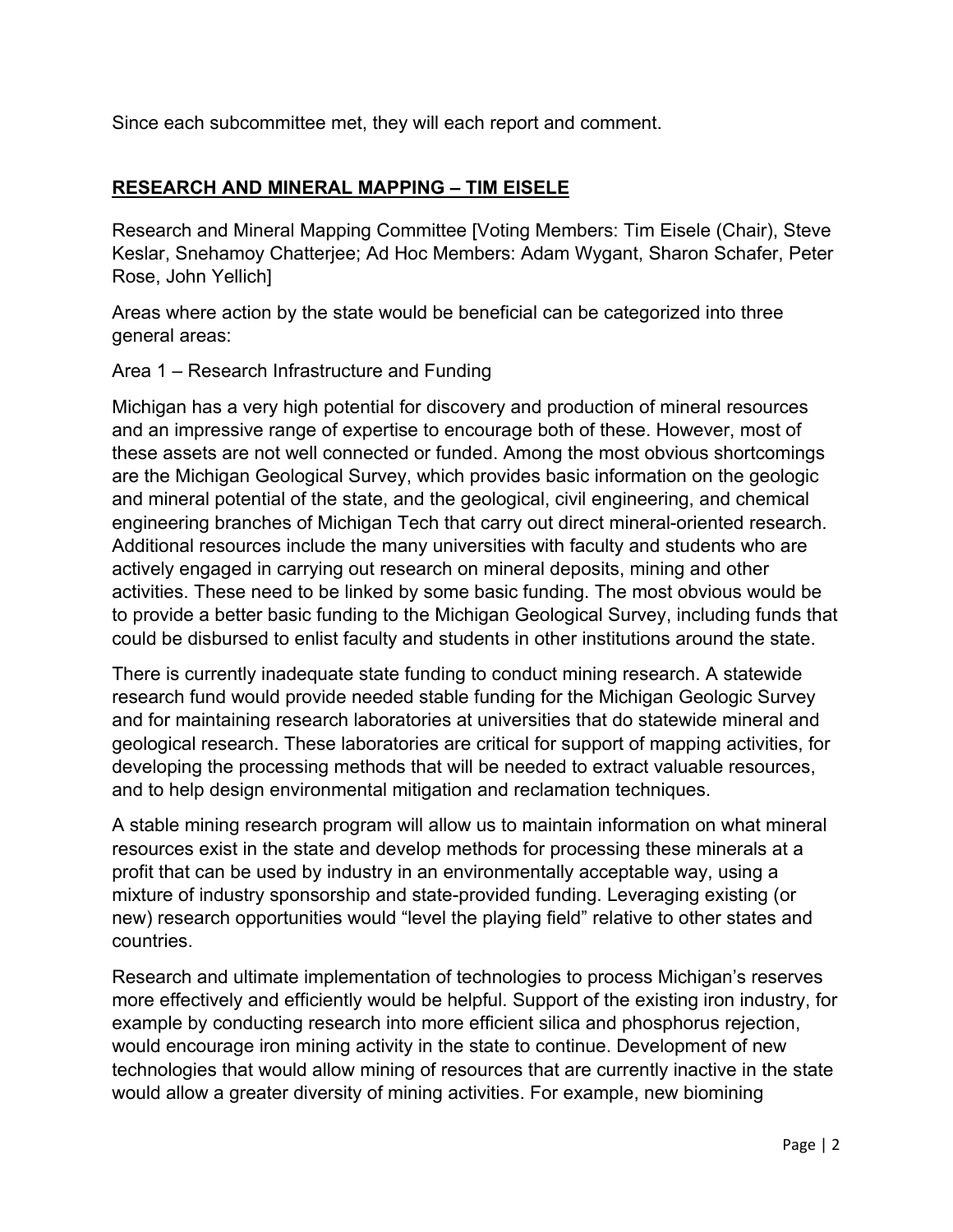processes could recover manganese in an environmentally-sound manner from the lowgrade ores that are known to exist in the state, and that are not economically recoverable with existing technology.

Ideally, there would be a network of research groups coordinating with the state Geological Survey. This would promote cooperative work. Potential models for this approach could be the geological surveys from other states or countries. For example, Finland is broadly comparable to Michigan in population, economic activity, and mineral resources, and the Finnish Geological Survey (GTK) combines government and industry funding to coordinate a broad range of research activities (http://gtk.fi/en/research/).

# Area 2 – Accessibility of Data, Interactive Mapping, and Coordination of Activities

Michigan also has a wide array of information and documents that are directly related to mineral exploration and production. Some of this information is available to the public through the DEQ and the U.S. Geological Survey. Unfortunately, these sites are not linked, and much information remains unavailable, especially information from the Michigan Geological Survey and from university research. This information needs to be pulled together and made available in a single web site, it could be done by students and faculty working on small grants provided by a central authority, possibly the Michigan Geological Survey.

Improving availability of information on mineral potential in Michigan is key to a healthy minerals industry. While maps, drill cores, and other geological data exists for the state, access to much of it is not straightforward. Online access to interactive maps that link to data resources would make it much easier to determine where resources may exist. The USGS lists numerous "critical minerals" that are not currently produced domestically in sufficient quantities, and Michigan has potential to produce many of these, particularly those that are associated with Precambrian rocks in the Upper Peninsula, and that are associated with evaporites in the Lower Peninsula. It is also desirable to identify the current use of the land associated with mineral deposits, and make long term plans for how the need to explore for and produce mineral deposits can be balanced against other uses of the land.

A starting point for this type of resource would be the GeoWebFace site hosted by the DEQ (http://deq.state.mi.us/geowebface/) , which provides interactive map overlays for oil and gas, historical mining activity, geology, and land ownership. This data on GeoWebFace is currently limited, may not include recent developments, and particularly in the case of the land ownership data it is not accurate. With appropriate funding, the site could be greatly expanded with updated and corrected information, and also to include more mineral resources, higher resolution data, categorization of land by mineral potential, brownfield locations and their potential for additional resource recovery, and links to additional data sources.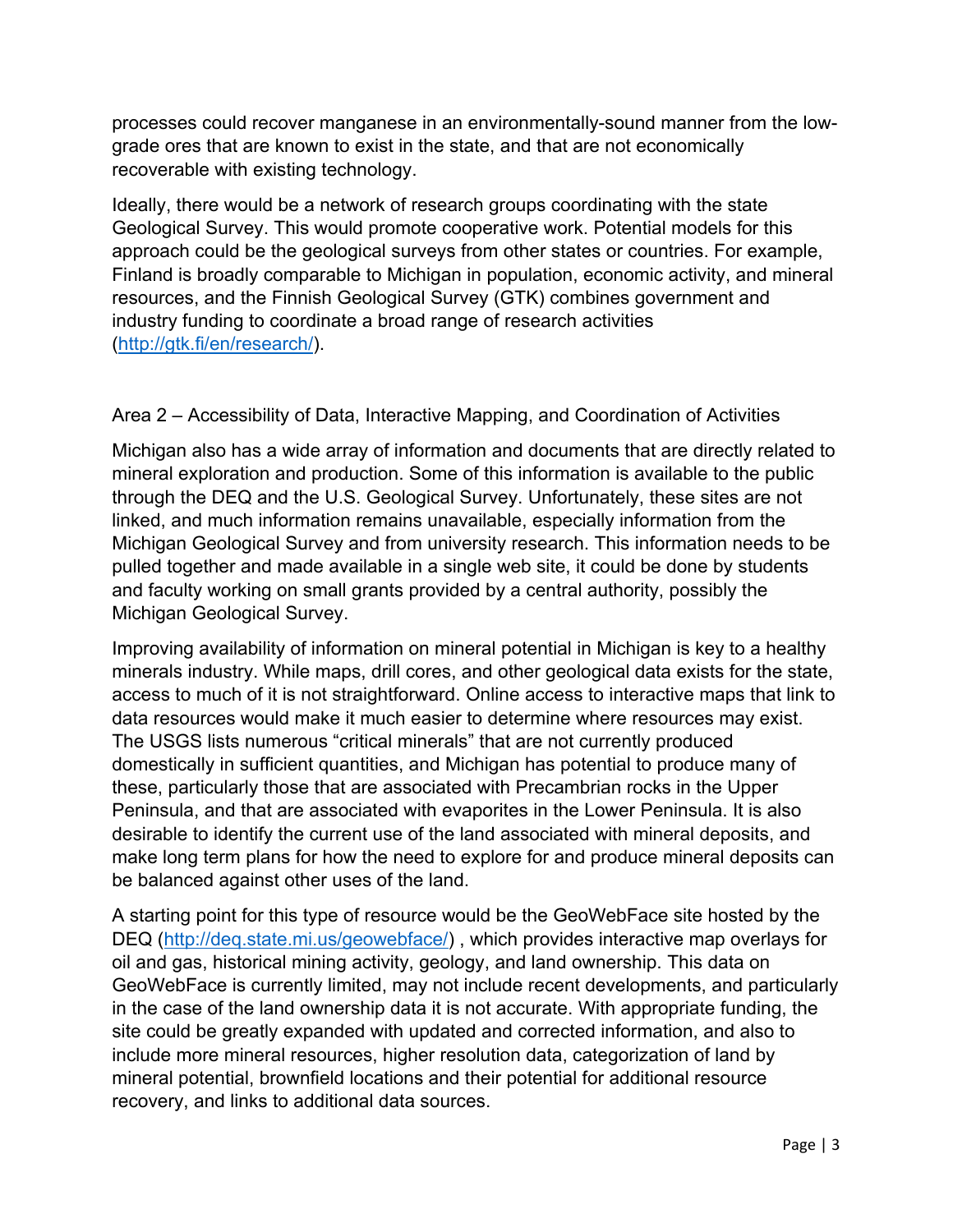Improved data on land and mineral rights ownership is crucial. For much of the state, determining who owns what rights on a case-by-case basis is an expensive, protracted process. Mapping of the mineral rights for the entire state would be a major undertaking, but once completed would remove a major hurdle for planning recovery of mineral resources.

Data should include not only target minerals, but also information on the associated minerals that could have an impact on processing. For example, iron ores vary greatly in their content of acid generating rock, and therefore have very different requirements for controlling acid mine drainage. The mapping activities in the state should build on USGS maps, follow GeMS standards per the National Cooperative Geologic Mapping Program, and classify potential deposits according to favorability of mining and processing.

Industry must provide some of the funding for specific projects/research, particularly for mineral resources that are currently being mined. Industry/State partnerships would be beneficial for exploration for new ore bodies and research into mine waste and reclamation. Compiling borehole data and making it available for reassessing could help to identify resources that are different from the ones that were being looked for when the boreholes were originally made.

Area 3 – Fostering Industry Specific Research and Strategic Future Mining Techniques

Since mineral exploration, mapping, and processing research are expensive, the state needs to take advantage of work that is being done by industry as much as possible. It is necessary to encourage industries that do mining-related research to make their results available to other companies, even those who may be their competitors. This will require thinking strategically about anticipating future mineral needs and then linking up with potential mining and manufacturing companies to translate that future need into research to understand Michigan ore chemistries and innovate specific mining processes to fill those needs.

In the case of the aggregates industry, their primary customer is likely to be the state DOT, which has very specific quality requirements. Specific testing to meet these requirements, such as Freeze Thaw testing, is done by MDOT in their laboratories to certify specific sources as meeting their various criteria. It would be helpful to expand this testing to give a broader view of the aggregate resources that can potentially be mined.

The steel industry in the US is particularly important to Michigan, and it is changing significantly. Market share of production from conventional blast furnaces is declining and being replaced by production of steel in electric arc furnaces (which do not utilize taconite pellet feed-stock). This long-term trend has reduced markets for iron ore pellets like those made at Michigan's Tilden Mine. If state-supported laboratories and subject matter experts are available for contract research to develop technologies for converting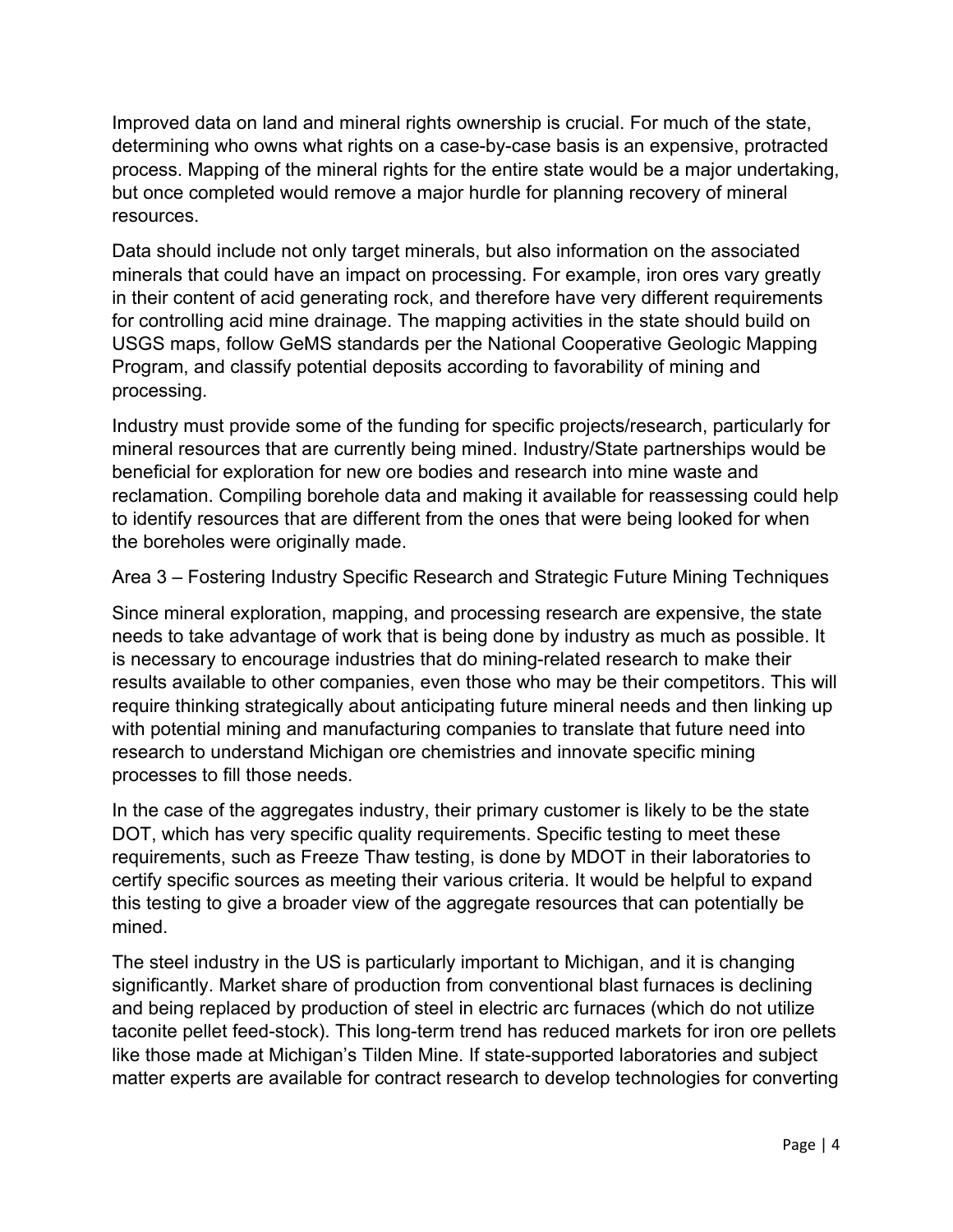the state's iron resources into suitable electric arc furnace feed, they would allow iron mines in the state to remain competitive.

The Regulatory and Policy subcommittee also identified mineral ownership as an issue.

# **John Yellich, President of the Association of Site Geologists – Area 1 comments**

– The Ohio survey was going broke six years ago. Michigan has no mechanism in mineral productions flowing to a survey. Oil and gas has nothing; it goes to a trust fund. Would the legislature put fees on this? Overall, funding of research and Michigan Geologic Survey will be included.

**John Yellich – Area 2 comments** – Have a clearing house of data. Alaska and Texas provide data to Geologic survey. The data is kept confidential for a period of time. The company supports the funding after a certain period of time. Oil and gas is dormant right now. Oil and gas companies sold seismic surveys to company, and it can be purchased right now. Good seismic data does not grow old. In Michigan, companies are looking for sweet spots. What is the glacial thickness in areas in Michigan?

**John Yellich – Area 3 comments** – Mineral mining companies are very proprietary in what they do. I would like to see them share geology. Minnesota, Wisconsin, New York, and Michigan are in favor of doing this. You don't have understand basic geology. Companies should be willing to share geology with other companies. It is a key for success. There is an airborne survey called Dickinson County Survey. It is available now. We are working on a mapping area. There is a second survey in a temporary hold right now. We are waiting for funds to be able to complete this. Revenues from oil and gas royalties goes to the State Park Endowment Fund as Michigan natural resources trust fund reached \$500M in 2012.

**Evelyn – Area 1 comments** – Knowing land use activity is important. State resources are being used and we need to recognize the need for funding. When collecting that data, we need to talk about all the land uses to make sure all data is important and funded and accessible. Were best management practices discussed? No, they were not. Is there thoughts regarding ore bodies to be considered practical for current use before being mined? Mapping comes in here to help with this. We need to be clear with what is accessible and not accessible. A lot of zoning can be planned ahead. High dominance is mineral rights with implied mineral rights. We don't choose where metal, ore, or gas exists but have an understanding of zoning and land use would help companies know what they're up against.

**John Yellich - Area 1 comments** - I understand the Federal Critical Miners Act USGS made funding available to pull data out. EGLE had files, and we accepted them to come back to MGRRE. Some mines are shut down. We are taking chemical analysis, and data was in some minerals. We are doing a compilation for USGS and will be an open file. Sister states are doing this as well.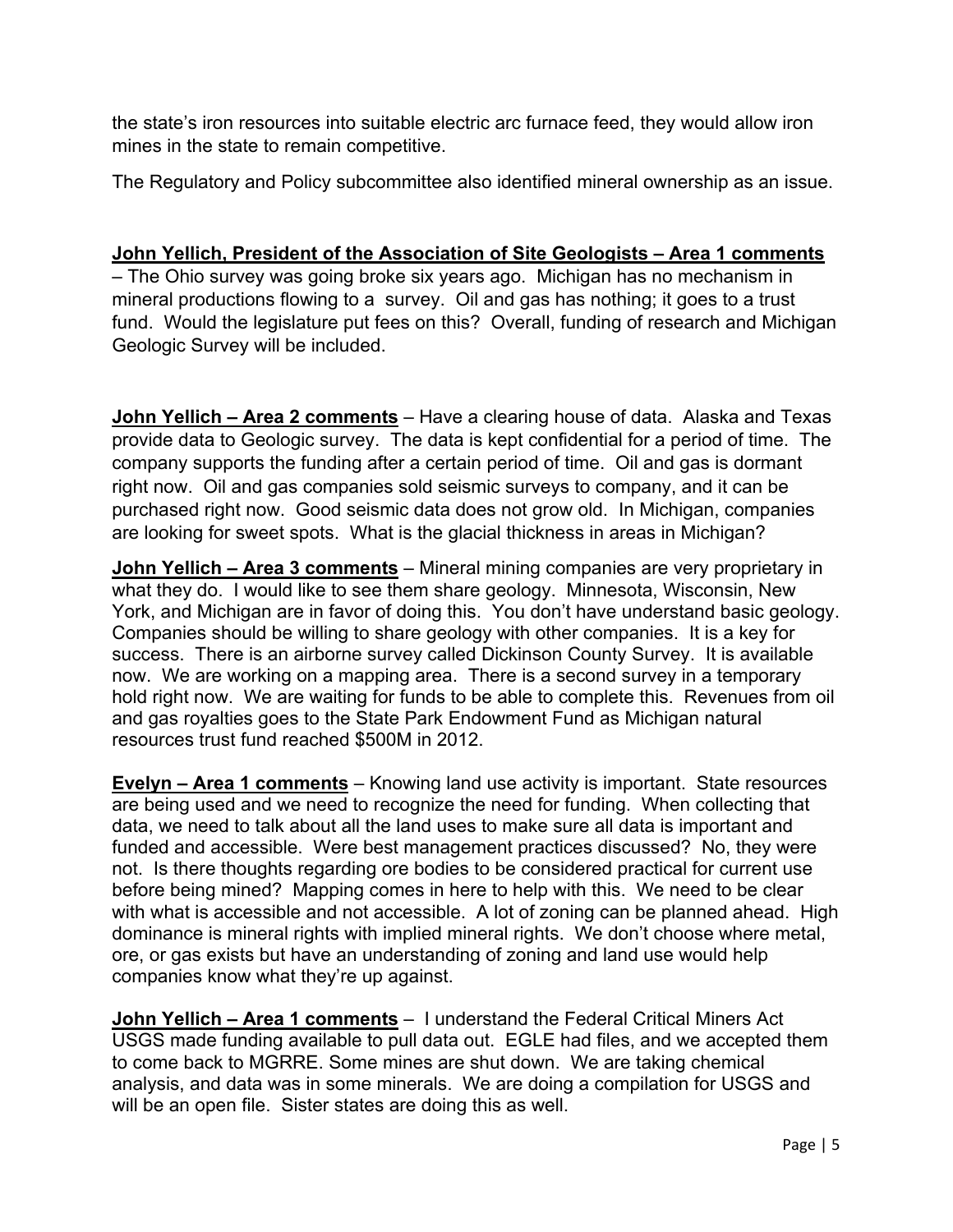# **REGULATORY POLICY – HAL FITCH**

*This outline is derived from the "Regulatory Policy Subcommittee Topics". The topics have been consolidated and refined; some have been modified to align with the purposes and scope of the Committee. Two topics are recommended for reassignment to another subcommittee. The outline may be refined and revised based on input from interested parties.* 

Section 1 (Incorporates Topics 1, 2, 3, 6, 7, 8, part of 9, and 10). Review and evaluate current regulations and environmental requirements for mineral exploration and extraction. Describe concerns, identify options, and make recommendations as appropriate covering the following issues:

- a. Categories of regulation: nonspecific (air, water, soil erosion, etc.) and specific to mining and reclamation operations.
- b. Types of mining covered by regulations: ferrous metals, nonferrous metals, industrial minerals (which includes aggregates).
- c. Need for balanced, reasonable, and effective regulations.
- d. Cultural resources at proposed extraction sites.
- e. Mine idling, shutdown, and reclamation.
- f. Alternatives analysis, to include greenfield/brownfield options.
- g. Mining of tailings, waste rock, and mill wastes.
- h. Updating of administrative rules.
- i. Potential for administrative and legal challenges.
- j. Comparison to requirements in other states.

Note: these issues overlap significantly with topics of the Mining Methods, Environment, and Reclamation Subcommittee.

Section 2 (Incorporates Topics 4 and 5). Review and evaluate Act 163 of 1911, Copper and Iron Mine Inspectors. Describe concerns, identify options, and make recommendations as appropriate covering the following issues:

- a. Duties and compensation of county mine inspectors.
- b. Applicability of statute in today's environment.
- c. Applicability to beneficial reuses of old mine workings.

Topics recommended for reassignment:

Topic 9. Tax assessments on mineral reserves (inferred to be part of "Permitting the correct reserves" topic) – recommend reassignment to Social, Economic, and Labor Opportunities Subcommittee.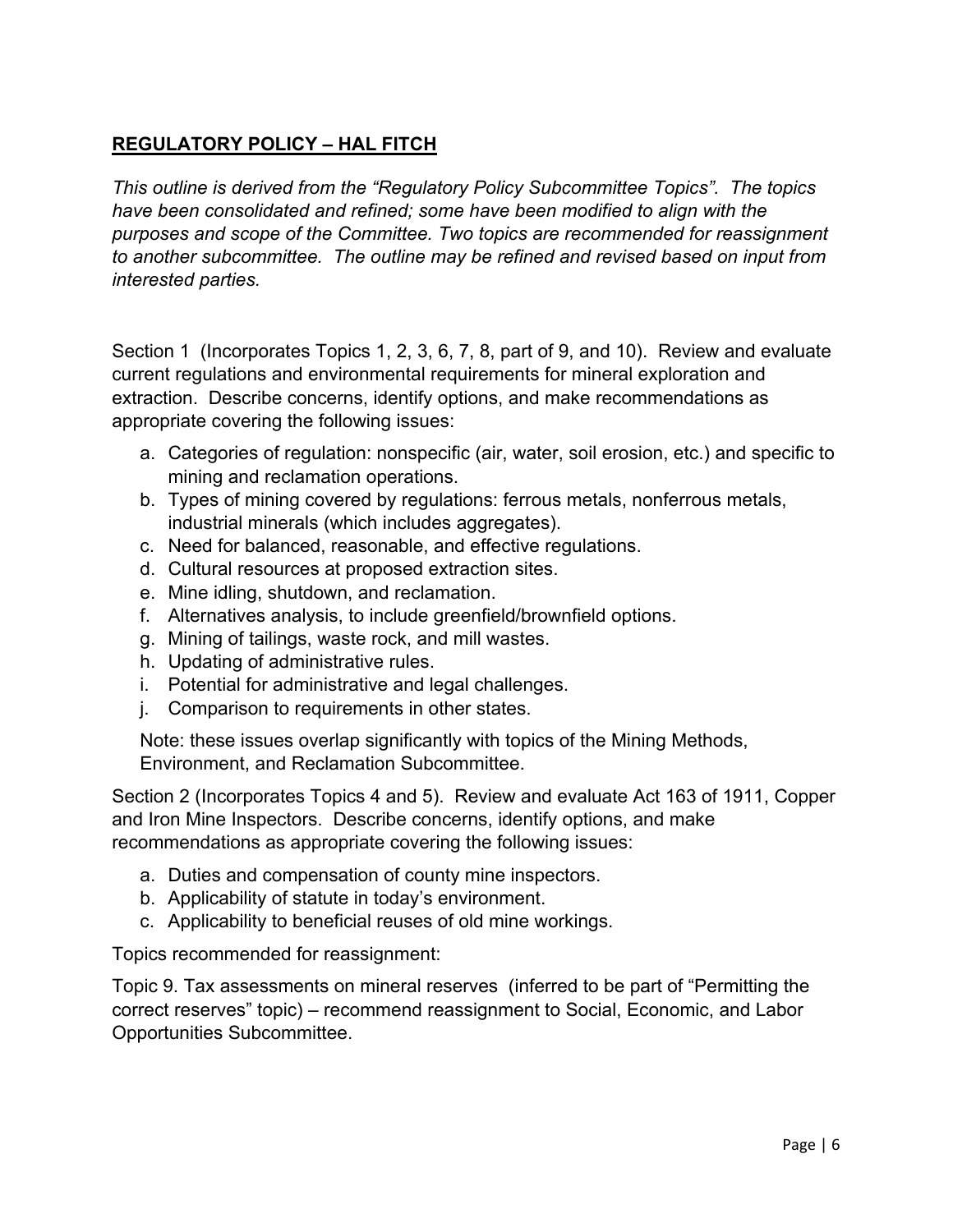Topic 11. Sensitivities from regulators, elected officials, and community towards mining – recommend reassignment to Social, Economic, and Labor Opportunities Subcommittee.

We felt the topic regarding tax assessment and minerals should be moved to the Social, Economic, and Labor Opportunities Subcommittee. There was no topic on the list regarding tax structure.

**John Yellich comments** – Many companies don't want to identify their total resources. They held tiles for the land, but the value can go up and down, so taxes will too. It is hard to say what value is as we are looking at it. There is concern for the industry and pubic. People have viewpoints on how taxation should be calculated. Mineralization is not considered an ore body and may not have value. The severance tax collected by the state from Eagle Mine goes to MDARD to promote rural communities.

# **MINING METHODS, ENVIRONMENT, AND RECLAMATION – JIM KOCHEVAR**

We met on Friday, October 9, 2020, and we felt there was some overlap with topics in the Regulatory Policy subcommittee. We reviewed the duties of the committee and decided this subcommittee would focus on: reclamation tied to mining methods to leave land usable when done.

The Laurentian Vision Partnership has a public/private partnership. Operationally, companies will act in a responsible manner. The Laurentian Vision has been operational for many years. They are having a meeting on October 28, 2020, and we are trying to get invited to this. The next meeting for this subcommittee is November 6, 2020, and we are hoping to invite Laurentian to our meeting to give us a presentation. We can learn from them. We would like to learn how to get into a sustainable partnership.

In addition, we would like to know the potential reuse for land along with residential/recreation development. Stimulating public and private conversations can help. The UP Energy Task Force committee has three proposed solar development being challenged, because nobody wants them around. We need to stay away from issues like end use of products and focus on reclamation with process of end use in mines.

There is no representation from two of the large mining areas. Core value should go on all of the subcommittees list.

We decided to focus on items 2,3,4, and 7 for this subcommittee. What category does climate change this fit into? the company must identify the risks and how they operate. Climate change fits in the electronification implication category. This is more reclamation and a practical piece. Climate change is all around us. Operationally, what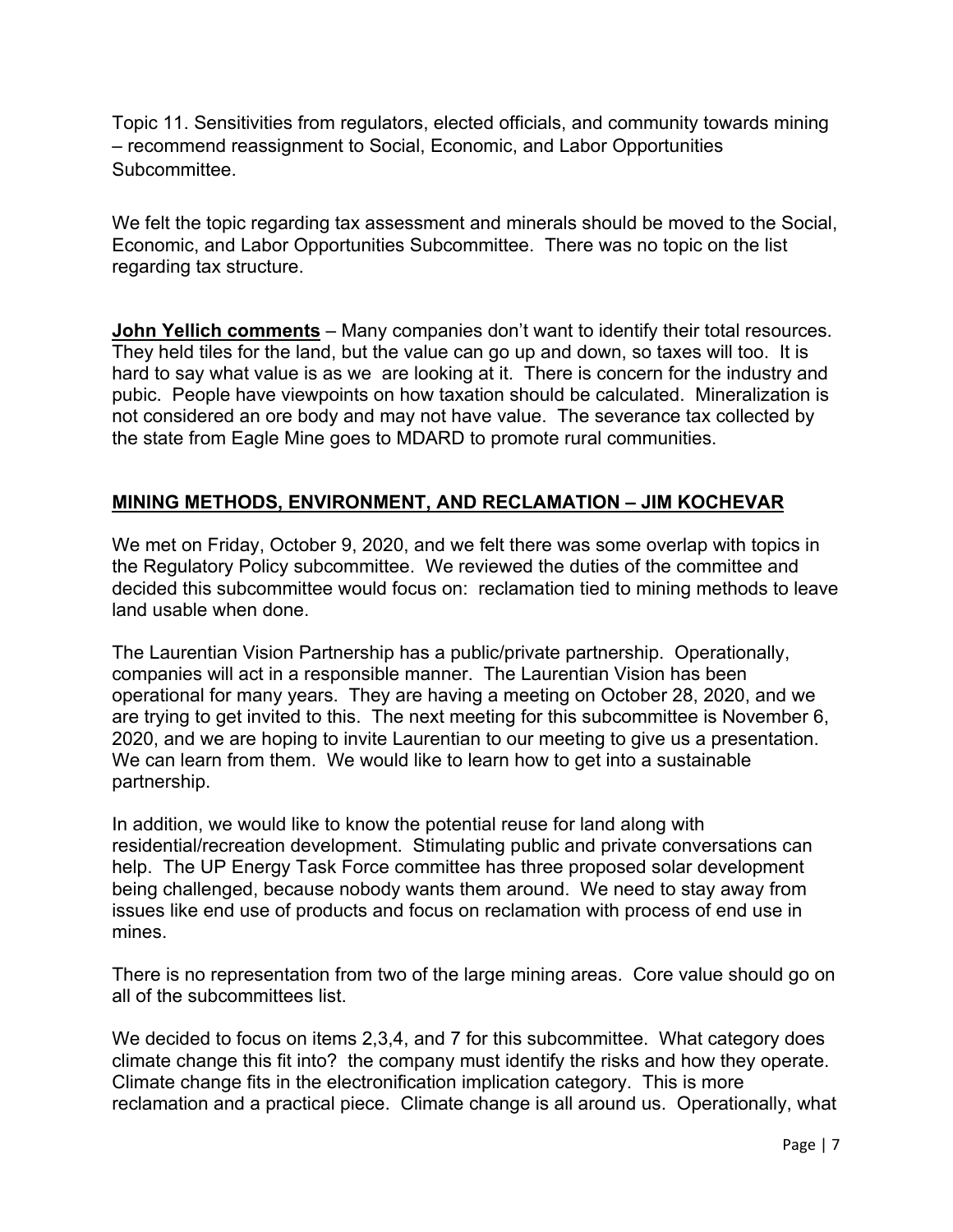can we do. The only standard is to design it for a 100 year storm, but in reality, it is designed for a 100 year storm in three days. We need to take a look at the history of mining in Michigan. We need to look at what to do at the tale end of mining. Rain events are a lot different than 10ror 20 years ago. We need to work with companies in the final stages of mining.

Committee took a break at 10:25 a.m. and returned at 10:35 a.m.

### **SOCIAL, ECONOMIC, AND LABOR OPPORTUNTIES – MATT JOHNSON REPORTING**

We had three areas of concern.

**Area 1** – There is research opportunity for mapping. We need to show where mineral sources are in Michigan and what we use them for on a daily basis. At Eagle Mine, we rely on sand, gravel and limestone to stay in operation.

We need to look at the sustainable/supply chain and need supplies closer to operations. How dependent are we on other industries? The video regarding a day in the life of minerals needs to educate the community on the importance of minerals.

Whose role is it to promote mining and mineral industry? It should be promoted by partnerships with private companies and universities.

**Area 2** – we need to be energetic and bright workforces including students, researches, and faculty members. In addition, we need to explore opportunities for transferable credentials which allow for skill development, develop a framework for the mineral resource industry, and build a sustainable design practice into university curriculums. We need to development skilled trades by supporting funding for the middle college program throughout the state. One is in Marquette and is very popular. How can we work with the legislature to produce skilled trade mining needs?

**Area 3** – What is the benefit of improving unemployment? We need to retrain workers. We cold promote remote working; it is bigger than before, but the UP doesn't necessarily have broadband available for job need infrastructure there to support it. In Big Bay, Paul Township, they developed a new recreation opportunity and had a ribbon cutting for the new mountain bike trail.

Post mining isn't the end of mining. There is a need for overreach from the committee to encourage communication to get people interested in recreation and everyone interest in the land. If you get them together, it will work better. If we get everyone involved early in the process, how far can we expand it? We need to identify risks and opportunities for post mining economy and look for future opportunities. Careers would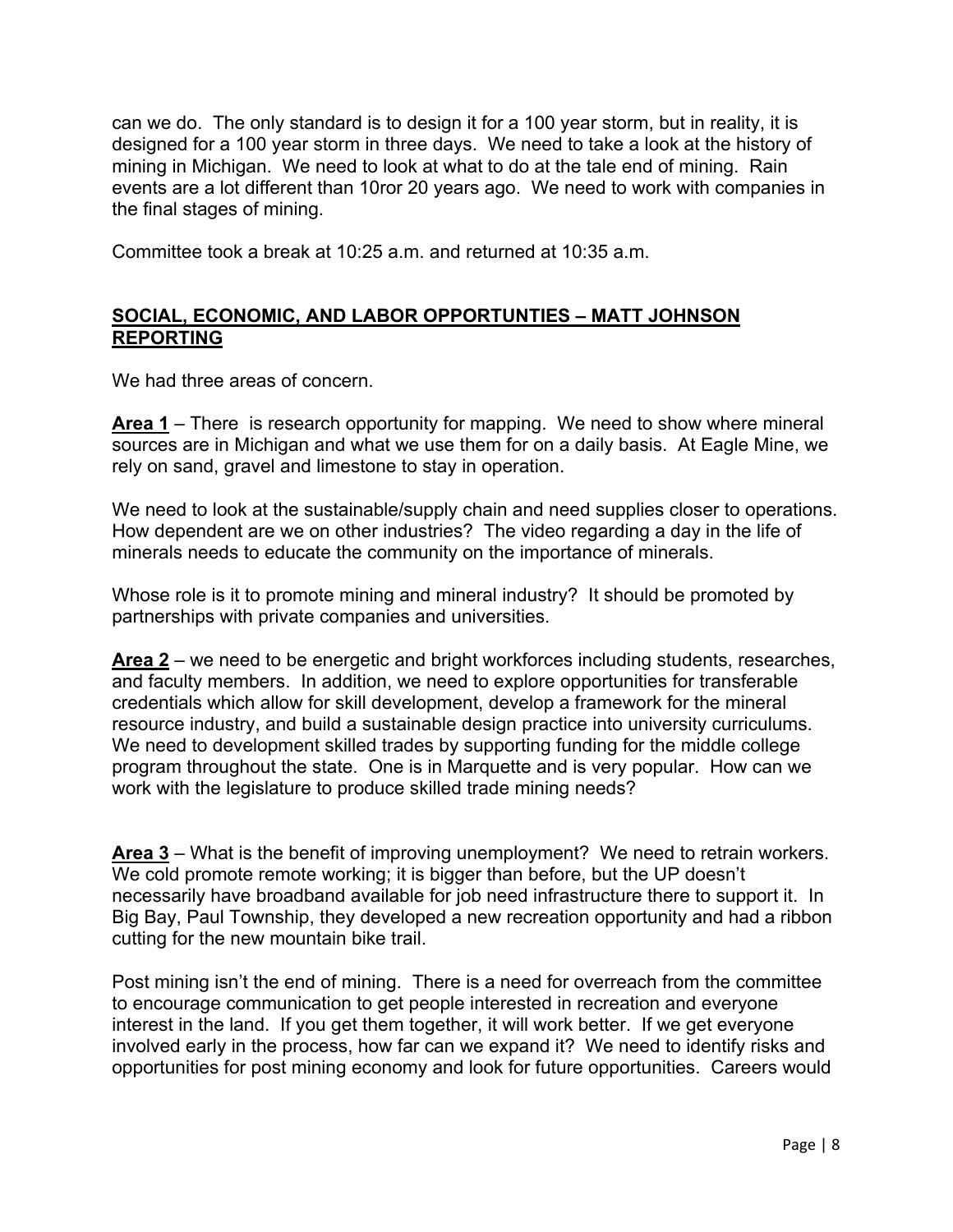be wide-ranging due to people involved through the whole process. Are we looking at careers through the reclamation period?

Adam shared the video regarding the day in the life of minerals. It would be more powerful to show a video or photo of how many minerals go into making one cell phone and what it takes to actually make it. There are 70 elements to make one phone.

# **NEW OR OLD TOPICS**

None.

# **REPORT FOR GOVERNOR/LEGISLATURE STRUCTURE**

The report should include the topics, concerns, and opportunities and recommendations.

Each committee should stick to their topics and if they overlap, we can combine. The report is preliminary, and we can work on the final commendation. Each subcommittee should keep working on their topics and we'll put it all together in the spring.

Should we include taxation? It can be included with the questionnaire we send. We should just mention that taxation is a concern, but we aren't prepared to address it. IF we do a questionnaire, what would it look like? Mike, Adam, and Susan can work on it. The subcommittee members can think of questions they want include and then figure out who should be included on it.

How you structure a questionnaire matters a lot. We would need to identify the key issues for constituents and limit input from the local government. One on one communication with groups who are poorly represented is important. It should be open to invite additional people to meetings. We need nickel and gravel miners invited. We need to include everyone not just hand-picked people. It should include meaningful data and align with purpose as far as engagement and transparency. Amanda will help develop a survey. We need stakeholders that matter. The questionnaire should only have 15 questions to make it meaningful. We would try to include everyone , both individual and organizations to have as a broad of a group as possible even though groups are easier to target.

### **PUBLIC COMMENTS**

**Horst Schmidt** – I sat in on the Mining Methods subcommittee. Sustainable mining was not discussed to see if there are ways to reduce reclamation. We need to develop a sustainable plan for the UP and take a look at business and industry and make it longterm. WE also need to look behind extractive industry and need to get families in the